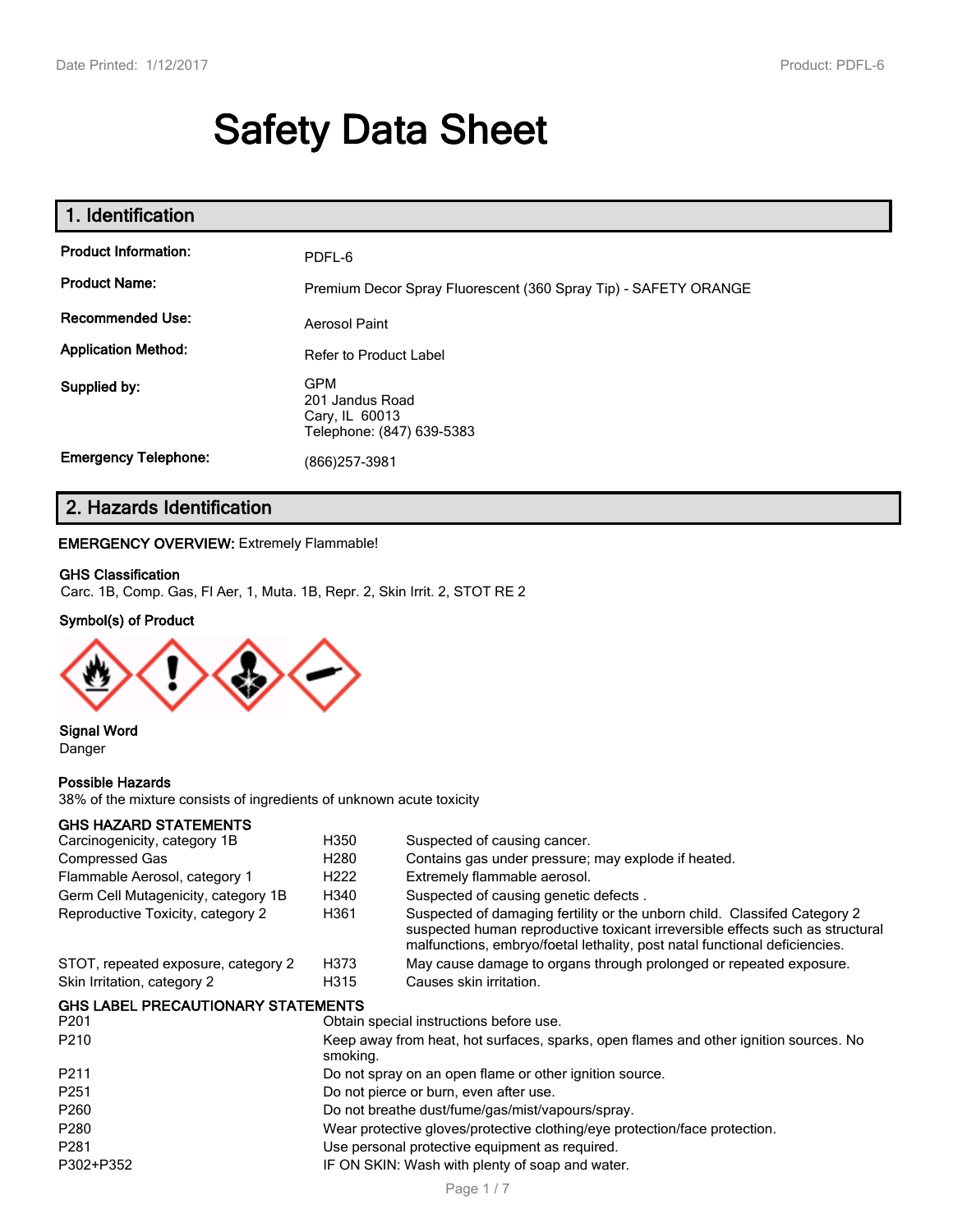| P308+P313 | IF exposed or concerned: Get medical advice/attention.                     |
|-----------|----------------------------------------------------------------------------|
| P314      | Get medical advice/attention if you feel unwell.                           |
| P362      | Take off contaminated clothing.                                            |
| P410+P403 | Protect from sunlight. Store in a well-ventilated place.                   |
| P410+P412 | Protect from sunlight. Do no expose to temperatures exceeding 50°C/ 122°F. |

#### **3. Composition/Information on Ingredients**

| <b>Chemical Name</b>                                   | CAS-No.    | Wt. % GHS Symbols             | <b>GHS Statements</b>         |
|--------------------------------------------------------|------------|-------------------------------|-------------------------------|
| <b>PROPANE</b>                                         | 74-98-6    | 10-25 GHS04                   | H <sub>280</sub>              |
| TOI UFNE                                               | 108-88-3   | 10-25 GHS02-GHS07-<br>GHS08   | H225-304-315-336-361-373      |
| <b>BUTANE</b>                                          | 106-97-8   | 10-25 GHS04-GHS08             | H <sub>280</sub> -340         |
| SOLVENT NAPHTHA (PETROLEUM), LIGHT<br><b>ALIPHATIC</b> | 64742-89-8 | 10-25 GHS08                   | H304-340-350                  |
| <b>LIMESTONE</b>                                       | 1317-65-3  | 2.5-10 No Information         | No Information                |
| TAI C                                                  | 14807-96-6 | 2.5-10 No Information         | No Information                |
| NAPHTHA (PETROLEUM), HYDROTREATED<br>LIGHT             | 64742-49-0 | 2.5-10 GHS08                  | H304-340-350                  |
| <b>XYLENE</b>                                          | 1330-20-7  | 1.0-2.5 GHS02-GHS07           | H <sub>226</sub> -312-315-332 |
| DISTILLATES (PETROLEUM), HYDROTREATED<br>LIGHT         | 64742-47-8 | 1.0-2.5 GHS08                 | H304-340-350                  |
| <b>ETHYLBENZENE</b>                                    | 100-41-4   | 0.1-1.0 GHS02-GHS07-<br>GHS08 | H225-304-315-319-332-373      |

The text for GHS Hazard Statements shown above (if any) is given in the "Other information" Section.

#### **4. First-aid Measures**



**FIRST AID - INHALATION:** Remove to fresh air. Give oxygen or artificial respiration if necessary. DO NOT use mouth to mouth resuscitation. Seek medical attention.

**FIRST AID - SKIN CONTACT:** Remove contaminated clothing. Wash affected area with soap and water. Wash clothing before reuse. Get medical attention if irritation develops or persists.

**FIRST AID - EYE CONTACT:** Flush eyes with water at least 15 minutes. Get medical attention if eye irritation develops or persists.

**FIRST AID - INGESTION:** If ingested, do not induce vomiting. Immediately give two glasses of water or activated charcoal slurry. Never give anything by mouth to an unconscious person. Call a physician.

#### **5. Fire-fighting Measures**

**UNUSUAL FIRE AND EXPLOSION HAZARDS:** Flammable liquid. Vapors can form an ignitable mixture with air. Vapors can flow along surfaces to a distant ignition source and flash back. Container may rupture on heating.

**SPECIAL FIREFIGHTING PROCEDURES:** Use a self-contained breathing apparatus with full face mask in a positive pressure demand mode. Treat as a volatile liquid fire. Water spay may be ineffective. If water spray is used, fog nozzles are preferable. Water may be used to cool sealed containers to prevent pressure build-up and possible explosion or auto-ignition when exposed to the heat of a fire.

**EXTINGUISHING MEDIA:** Carbon Dioxide, Dry Chemical, Foam, Water Fog

#### **6. Accidental Release Measures**

**ENVIRONMENTAL PRECAUTIONS:** Contain any spills immediately and dike area to prevent spreading. Package material and dispose of as hazardous waste.

**STEPS TO BE TAKEN IN CASE MATERIAL IS RELEASED OR SPILLED:** REMOVE ALL SOURCES OF IGNITION FROM THE SPILL AREA. EVACUATE ALL NON-ESSENTIAL PERSONNEL UPWIND. USING NON-SPARKING TOOLS, SOAK UP SPILLED MATERIAL / SWEEP UP MATERIAL WITH ABSORBENTS AND PLACE IN A CONTAINER FOR DISPOSAL.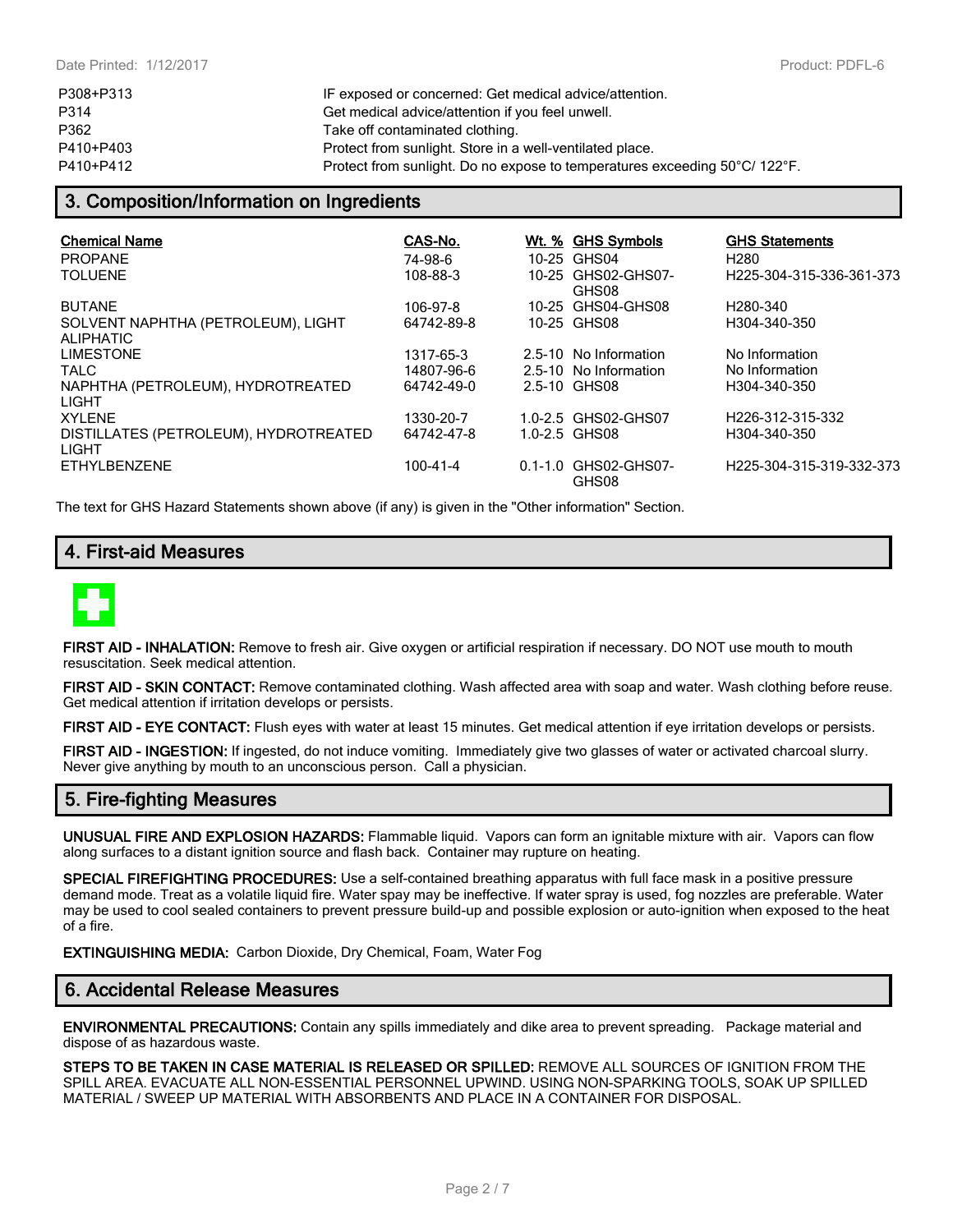#### **7. Handling and Storage**



**HANDLING:** Flammable liquid. Avoid heat, sparks and open flames. Avoid breathing vapor and contact with eyes, skin and clothing. Hazardous residue may remain in emptied container. Do not reuse empty containers without commercial cleaning or reconditioning. Material will accumulate static charges which may cause an electrical spark (ignition source). Use proper grounding procedures.

**STORAGE:** Keep container closed when not in use. Store in a cool dry area. KEEP OUT OF REACH OF CHILDREN.

#### **8. Exposure Controls/Personal Protection**

| Ingredients with Occupational Exposure Limits         |                                           |                       |                                           |                         |
|-------------------------------------------------------|-------------------------------------------|-----------------------|-------------------------------------------|-------------------------|
| <b>Chemical Name</b>                                  | <b>ACGIH TLV-TWA</b>                      | <b>ACGIH-TLV STEL</b> | <b>OSHA PEL-TWA</b>                       | <b>OSHA PEL-CEILING</b> |
| <b>PROPANE</b>                                        | N.E.                                      | N.E.                  | 1000 PPM, 1800<br>mg/m3                   | N.E.                    |
| <b>TOLUENE</b>                                        | <b>20 PPM</b>                             | N.E.                  | 200 PPM                                   | 300 PPM                 |
| <b>BUTANE</b>                                         | N.E.                                      | 1000 PPM              | N.E.                                      | N.E.                    |
| SOLVENT NAPHTHA (PETROLEUM),<br>LIGHT ALIPHATIC       | N.E.                                      | N.E.                  | 500 PPM, 2000 mg/N.E.<br>m3               |                         |
| <b>LIMESTONE</b>                                      | 10 mg/m3 (Total<br>Dust)                  | N.E.                  | 15 mg/m3 (Total<br>Dust)                  | N.E.                    |
| <b>TALC</b>                                           | $2 \text{ mg/m}$<br>(Respirable fraction) | N.E.                  | $2 \text{ mg/m}$<br>(Respirable fraction) | N.E.                    |
| NAPHTHA (PETROLEUM),<br><b>HYDROTREATED LIGHT</b>     | 247 PPM                                   | N.E.                  | 300 PPM                                   | N.E.                    |
| <b>XYLENE</b>                                         | 100 PPM                                   | <b>150 PPM</b>        | 100 PPM                                   | N.E.                    |
| DISTILLATES (PETROLEUM),<br><b>HYDROTREATED LIGHT</b> | $100$ ppm                                 | N.E.                  | N.E.                                      | N.E.                    |
| <b>ETHYLBENZENE</b>                                   | 20 PPM                                    | <b>125 PPM</b>        | 100 PPM, 435 mg/ N.E.<br>m3               |                         |

**Further Advice: MEL = Maximum Exposure Limit OES = Occupational Exposure Standard SUP = Supplier's Recommendation Sk = Skin Sensitizer N.E. = Not Established**

#### **Personal Protection**



**RESPIRATORY PROTECTION:** When concentrations exceed the exposure limits specified, use of a NIOSH-approved dust, mist and fume respirator is recommended. Where the protection factor of the respirator may be exceeded, use of a full facepiece, supplied air, or Self Contained Breathing Apparatus (SCBA) may be necessary.



**SKIN PROTECTION:** Chemical-resistant gloves may be required for individuals with sensitive skin.



**EYE PROTECTION:** Ensure that eyewash stations and safety showers are close to the workstation location. Chemical resistant goggles must be worn.



**OTHER PROTECTIVE EQUIPMENT:** Use personal protective equipment as necessary. Safety shower and eyewash station should be located in immediate work area.



**HYGIENIC PRACTICES:** Contaminated clothing should be changed and washed before reuse. Eating, drinking and smoking in immediate work area should be prohibited. Keep away from food, drink and animal feeding stuffs.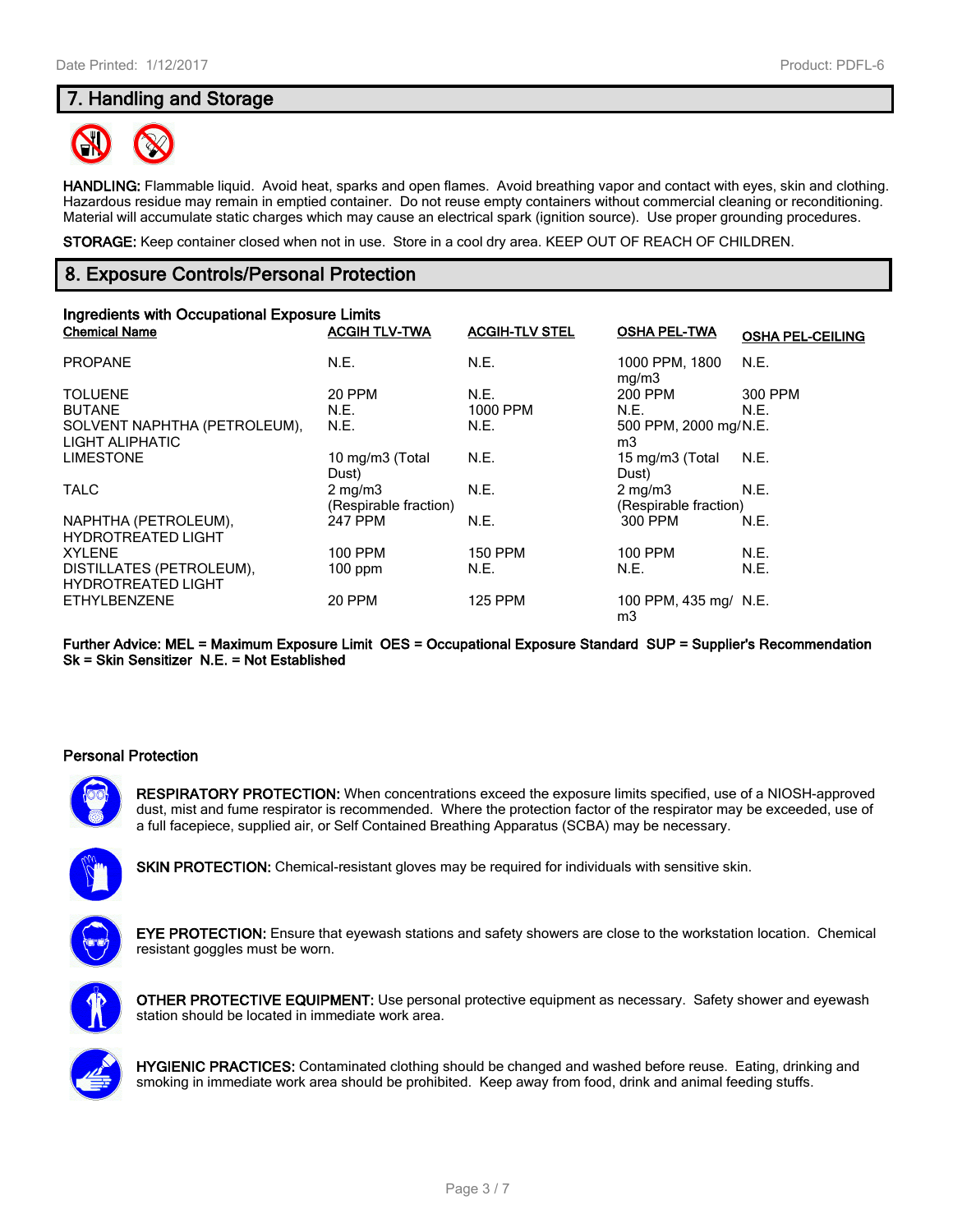### **9. Physical and Chemical Properties**

| Appearance:<br>Odor:<br>Density, g/cm3:<br>Freeze Point, °C:<br><b>Solubility in Water:</b><br>Decomposition temperature, °C | Orange Aerosol Mist<br>Solvent Odor<br>0.000<br>No Information<br>No Information<br>No Information | <b>Physical State:</b><br><b>Odor Threshold:</b><br>pH:<br>Viscosity:<br>Partition Coefficient, n-octanol/<br>water: | Liauid<br>No Information<br>No Information<br>No Information<br>No Information |
|------------------------------------------------------------------------------------------------------------------------------|----------------------------------------------------------------------------------------------------|----------------------------------------------------------------------------------------------------------------------|--------------------------------------------------------------------------------|
| Boiling Range, °C:                                                                                                           | -29                                                                                                | <b>Explosive Limits, %:</b>                                                                                          | N/A                                                                            |
| Combustibility:                                                                                                              | <b>Supports Combustion</b>                                                                         | Flash Point, °C:                                                                                                     | -95                                                                            |
| <b>Evaporation Rate:</b>                                                                                                     | Faster than Diethyl Ether                                                                          | Auto-Ignition Temperature, °C                                                                                        | No Information                                                                 |
| <b>Vapor Density:</b>                                                                                                        | Heavier than Air                                                                                   | Vapor Pressure, mmHg:                                                                                                | No Information                                                                 |

(See "Other information" Section for abbreviation legend)

### **10. Stability and Reactivity**

**STABILITY:** Stable under recommended storage conditions.

**CONDITIONS TO AVOID:** Do not expose to temperatures above 120 °F (49 °C). Avoid heat, flames, sparks and other sources of ignition. Avoid contact with strong acids, strong bases and strong oxidizing agents.

**INCOMPATIBILITY:** Keep away from strong oxidizing agents, heat and open flames. Strong acids and strong bases

**HAZARDOUS DECOMPOSITION PRODUCTS:** Incomplete combustion may produce carbon monoxide and other toxic gases.

#### **11. Toxicological Information**



**Practical Experiences**

**EFFECT OF OVEREXPOSURE - INHALATION:** Exposure to large amounts of vapors or spray mists may cause irritation to the lungs, nose, and throat. May also cause dizziness, nausea, fatigue, or headache. Prolonged overexposure may cause coughing, shortness of breath, dizziness, and intoxication.

**EFFECT OF OVEREXPOSURE - SKIN CONTACT:** Prolonged and repeated skin contact may cause irritation and possibly dermatitis.

**EFFECT OF OVEREXPOSURE - EYE CONTACT:** Mist and vapors may cause eye irritation.

**EFFECT OF OVEREXPOSURE - INGESTION:** Harmful if swallowed. May cause nausea, vomiting, and diarrhea.

**EFFECT OF OVEREXPOSURE - CHRONIC HAZARDS:** REPORTS HAVE ASSOCIATED REPEATED AND PROLONGED OCCUPATIONAL OVEREXPOSURE TO SOLVENTS WITH PERMANENT BRAIN AND NERVOUS SYSTEM DAMAGE.

**CARCINOGENICITY:** IARC lists Ethylbenzene as a possible human carcinogen (group 2B)

**PRIMARY ROUTE(S) OF ENTRY:** Eye Contact, Ingestion, Inhalation, Skin Contact

#### **Acute Toxicity Values**

**The acute effects of this product have not been tested. Data on individual components are tabulated below**

| CAS-No.<br>108-88-3 | <b>Chemical Name</b><br>TOLUENE                        | Oral LD50<br>>7,000 mg/kg | Dermal LD50<br>>12,000 mg/kg            | Vapor LC50<br>$>30.0$ mg/l |
|---------------------|--------------------------------------------------------|---------------------------|-----------------------------------------|----------------------------|
| 64742-89-8          | SOLVENT NAPHTHA (PETROLEUM), LIGHT<br><b>ALIPHATIC</b> | $>$ 2000 mg/kg (Rat)      | >3000 mg/kg (Rabbit) >5000 PPM/1h (Rat) |                            |
| 1317-65-3           | <b>LIMESTONE</b>                                       | 6450 mg/kg (Rat)          | > 2000 mg/kg<br>(Rabbit)                | N.I.                       |
| 14807-96-6          | TALC                                                   | $>5000 \; \text{mg/m}$    | $>2000$ mg/m3                           | N.I.                       |
| 1330-20-7           | <b>XYLENE</b>                                          | 3523 mg/kg                | 1700 mg/kg                              | N.I.                       |
| 64742-47-8          | DISTILLATES (PETROLEUM),<br><b>HYDROTREATED LIGHT</b>  | >5000 mg/kg               | >5000 mg/kg                             | N.I.                       |
| 100-41-4            | ETHYLBENZENE                                           | 3500 mg/kg                | 17000 mg/ka                             | 17.2 mg/l (Rat)            |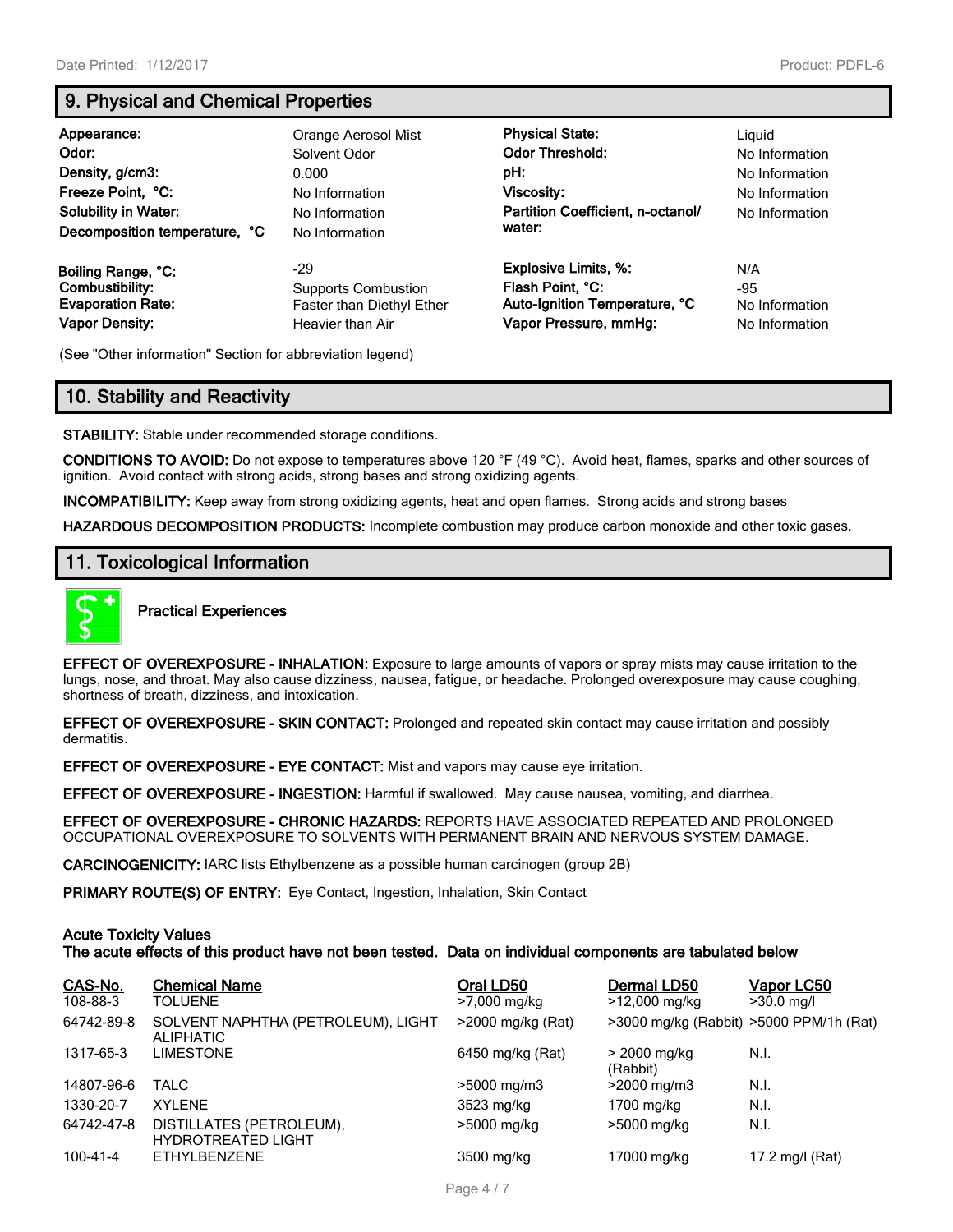#### N.I. = No Information

#### **12. Ecological Information**

#### **ECOLOGICAL INFORMATION:** No Information

#### **13. Disposal Information**



**Product**

**DISPOSAL METHOD:** Dispose of material in accordance with applicable federal, state and local regulations.

**STEPS TO BE TAKEN IN CASE MATERIAL IS RELEASED OR SPILLED:** REMOVE ALL SOURCES OF IGNITION FROM THE SPILL AREA. EVACUATE ALL NON-ESSENTIAL PERSONNEL UPWIND. USING NON-SPARKING TOOLS, SOAK UP SPILLED MATERIAL / SWEEP UP MATERIAL WITH ABSORBENTS AND PLACE IN A CONTAINER FOR DISPOSAL.

#### **14. Transport Information**

**SPECIAL TRANSPORT PRECAUTIONS:** Note: This product can be transported as a LIMITED QUANTITY

| <b>DOT Proper Shipping Name:</b> | Aerosols       | Packing Group:          | No Information |
|----------------------------------|----------------|-------------------------|----------------|
| <b>DOT Technical Name:</b>       | No Information | <b>Hazard SubClass:</b> | No Information |
| <b>DOT Hazard Class:</b>         | 2.1            | Resp. Guide Page:       | No Information |
| DOT UN/NA Number:                | 1950           |                         |                |

#### **15. Regulatory Information**

#### **U.S. Federal Regulations:**

#### **CERCLA - SARA Hazard Category**

This product has been reviewed according to the EPA 'Hazard Categories' promulgated under Sections 311 and 312 of the Superfund Amendment and Reauthorization Act of 1986 (SARA Title III) and is considered, under applicable definitions, to meet the following categories:

Fire Hazard, Acute Health Hazard, Chronic Health Hazard

#### **SARA SECTION 313:**

This product contains the following substances subject to the reporting requirements of Section 313 of Title III of the Superfund Amendment and Reauthorization Act of 1986 and 40 CFR part 372:

No Sara 313 components exist in this product.

#### **TOXIC SUBSTANCES CONTROL ACT:**

This product contains the following chemical substances subject to the reporting requirements of TSCA 12(B) if exported from the United States:

No TSCA components exist in this product.

#### **U.S. State Regulations: NEW JERSEY RIGHT-TO-KNOW:**

The following materials are non-hazardous, but are among the top five components in this product.

No NJ Right-To-Know components exist in this product.

#### **PENNSYLVANIA RIGHT-TO-KNOW**

The following non-hazardous ingredients are present in the product at greater than 3%.

**Chemical Name CAS-No.** Formaldehyde, polymer with 6-phenyl-1,3,5-triazine-2,4-diamine ACRYLIC POLYMER **PROPRIET ACCESS** Proprietary

Proprietary<br>26160-89-4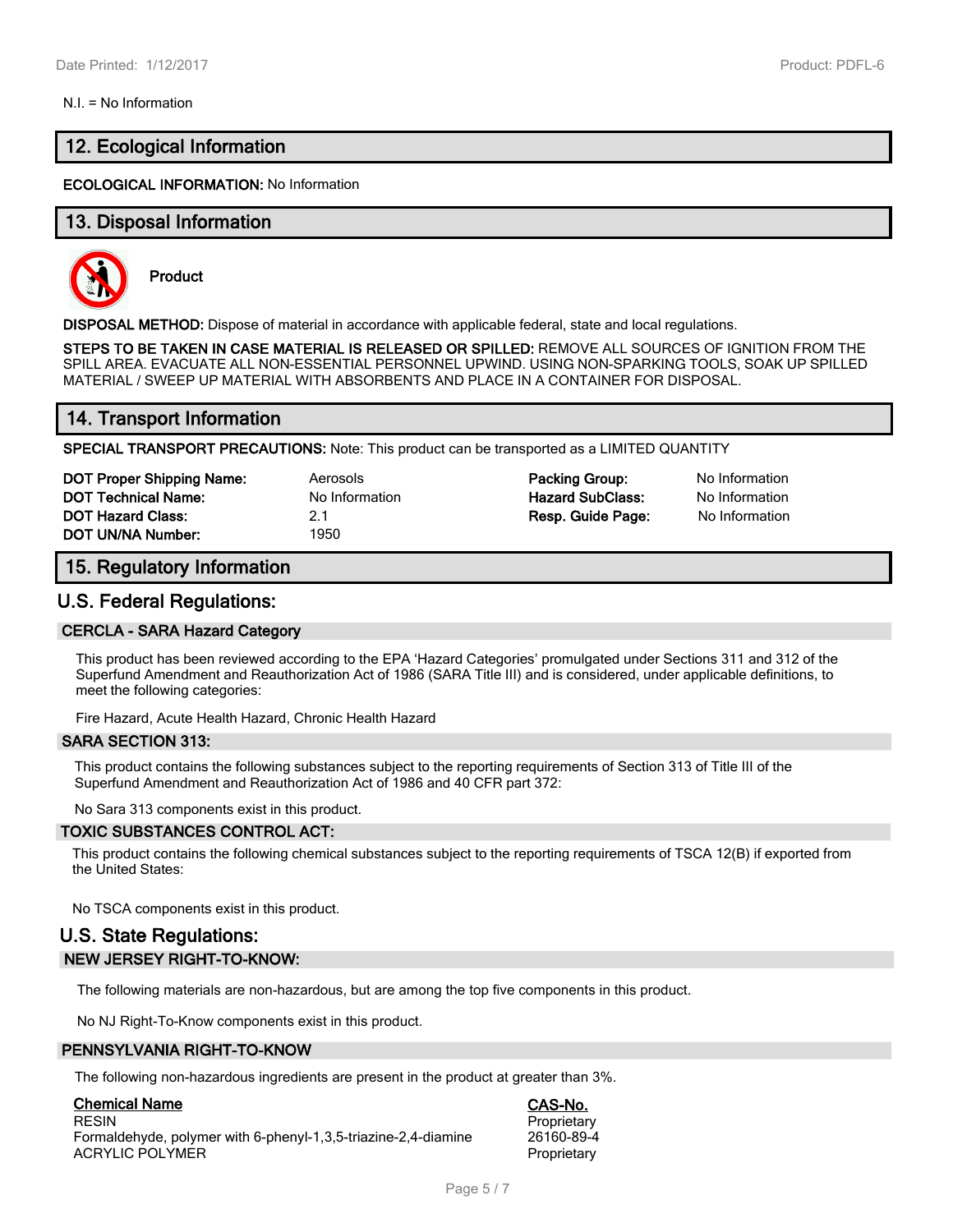#### **CALIFORNIA PROPOSITION 65 CARCINOGENS**

Warning: The following ingredients present in the product are known to the state of California to cause Cancer:

## **Chemical Name CAS-No.**

ETHYLBENZENE 100-41-4<br>CRYSTALLINE SILICA 14808-60-7 CRYSTALLINE SILICA

#### **CALIFORNIA PROPOSITION 65 REPRODUCTIVE TOXINS**

Warning: The following ingredients present in the product are known to the state of California to cause birth defects, or other reproductive hazards.

#### **Chemical Name CAS-No.** TOLUENE 108-88-3

#### **International Regulations: As follows -**

#### **CANADIAN WHMIS:**

**16. Other Information**

This MSDS has been prepared in compliance with Controlled Product Regulations except for the use of the 16 headings.

**WHMIS Class** No Information

|                       | 116. Other Information |                      |                              |                    |  |                             |          |
|-----------------------|------------------------|----------------------|------------------------------|--------------------|--|-----------------------------|----------|
| <b>Revision Date:</b> |                        | 1/12/2017            |                              |                    |  | <b>Supersedes Date:</b>     | New MSDS |
| Reason for revision:  |                        |                      | No Information               |                    |  |                             |          |
|                       | Datasheet produced by: |                      | <b>Regulatory Department</b> |                    |  |                             |          |
| <b>HMIS Ratings:</b>  |                        |                      |                              |                    |  |                             |          |
| Health:               | *2                     | <b>Flammability:</b> |                              | <b>Reactivity:</b> |  | <b>Personal Protection:</b> | N.I.     |
|                       |                        |                      |                              |                    |  |                             |          |

#### **Text for GHS Hazard Statements shown in Section 3 describing each ingredient:**

| H <sub>225</sub> | Highly flammable liquid and vapour.                                                                           |
|------------------|---------------------------------------------------------------------------------------------------------------|
| H <sub>226</sub> | Flammable liquid and vapor.                                                                                   |
| H280             | Contains gas under pressure; may explode if heated.                                                           |
| H304             | May be fatal if swallowed and enters airways.                                                                 |
| H312             | Harmful in contact with skin.                                                                                 |
| H315             | Causes skin irritation.                                                                                       |
| H319             | Causes serious eye irritation.                                                                                |
| H332             | Harmful if inhaled.                                                                                           |
| H336             | May cause drowsiness or dizziness.                                                                            |
| H340             | Suspected of causing genetic defects.                                                                         |
| H350             | Suspected of causing cancer.                                                                                  |
| H361             | Suspected of damaging fertility or the unborn child. Classifed Category 2 suspected human reproductive        |
|                  | toxicant irreversible effects such as structural malfunctions, embryo/foetal lethality, post natal functional |
|                  | deficiencies.                                                                                                 |
| H373             | May cause damage to organs through prolonged or repeated exposure.                                            |

#### **Icons for GHS Pictograms shown in Section 3 describing each ingredient:**